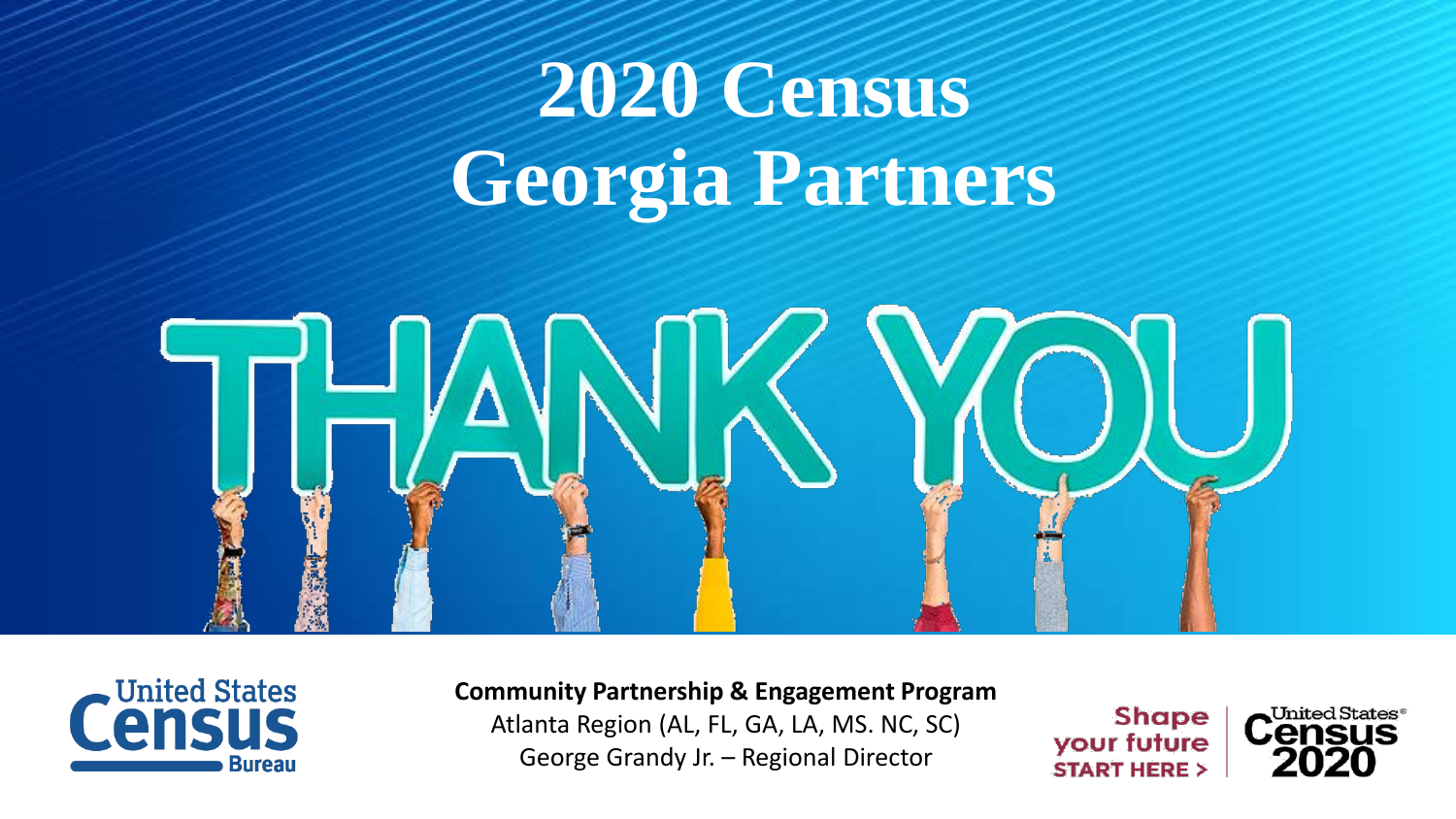# **Thank you. Gracias. Merci.** 游ゴシッ**. 谢谢. Cám Ơn Quý Vị.**



**Special Thank You Message to GA Partners from Atlanta Regional Director George Grandy Jr.**

- Words cannot express our gratitude for the …
- Resources you allocated
- Events you organized
- Speeches you made
- Messages you disseminated
- Flyers you distributed
- Press conferences you held
- Communities you engaged
- Myths you dispelled
- Texts you sent
- Op-eds you wrote
- Awareness you raised…and
- Staff hours you logged...just to name a few.
- Your contributions have made a difference in the lives of so many Georgians. Those contributions will endure throughout the coming decade.
- Thanks for choosing to be involved in the nation's largest civilian mobilization: the 2020 Census.

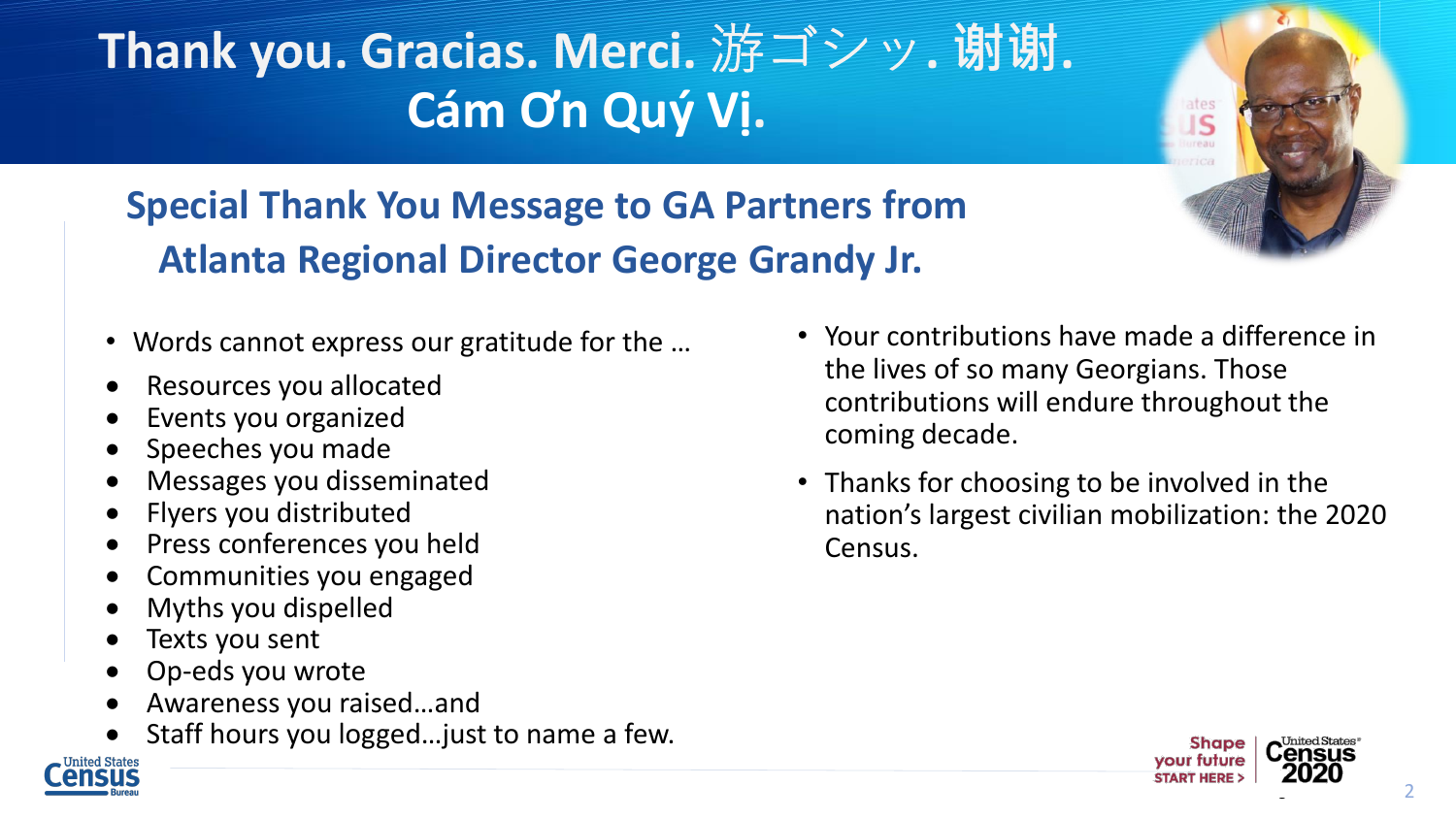### **The 2020 Census Different, Busy, & Challenging…**

#### • **At-a-glance…**

- Our telephone questionnaire assistance centers received more than 13 million calls and were successful in enumerating 2 million households in 14 languages
- The National Processing Center processed over 21 million paper questionnaires
- We hired nearly 500K workers to follow up with nonresponding households to secure interviews
- The online response instrument completed 90.1 million Internet responses, without any downtime



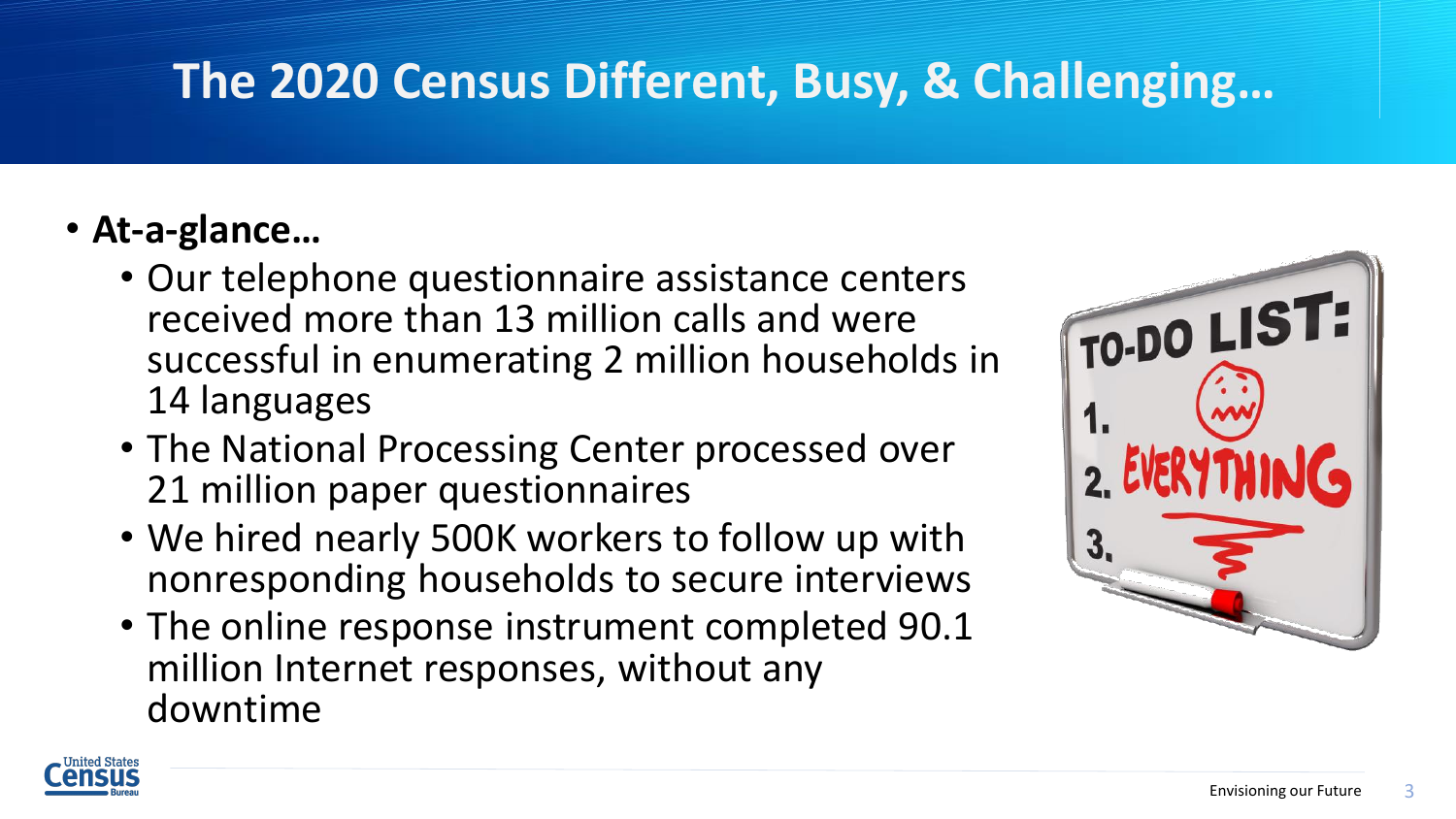## **Your Outreach Efforts Made A Difference**

- Local involvement from community leaders, community organizations and municipalities was the key to success in the 2020 Census, against all odds (hurricanes and a pandemic)
- You helped to educate the community about the importance of working for the Census Bureau, in our first time using an online instrument for the application process
- Your immediate pivot to virtual outreach census activities, due to the pandemic, was masterful and greatly appreciated
- Your commitment to only disseminating the facts about the 2020 Census, helped to minimize myths, rumors, and misinformation



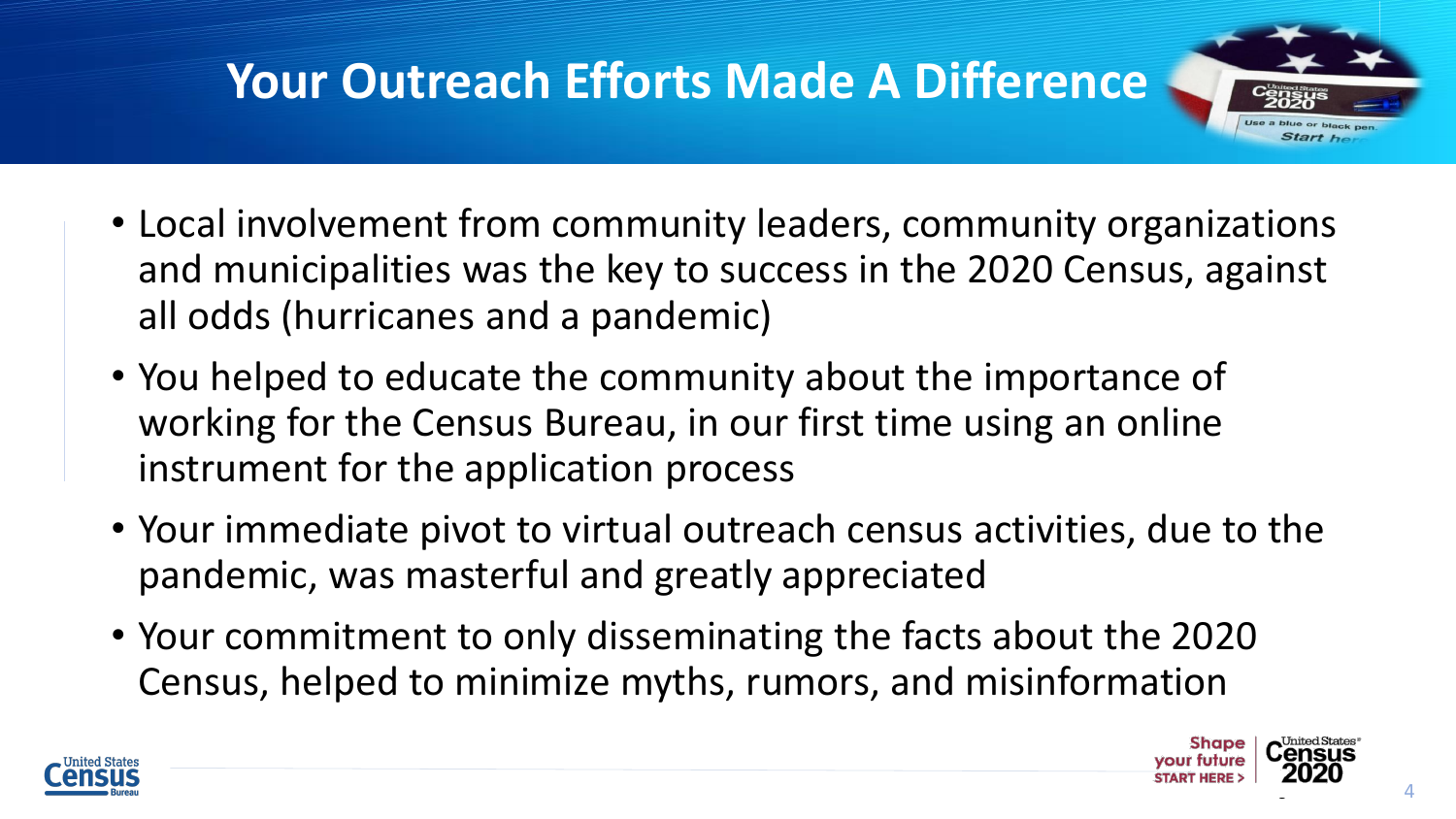#### **We highlighted your work and shared it nationwide.**







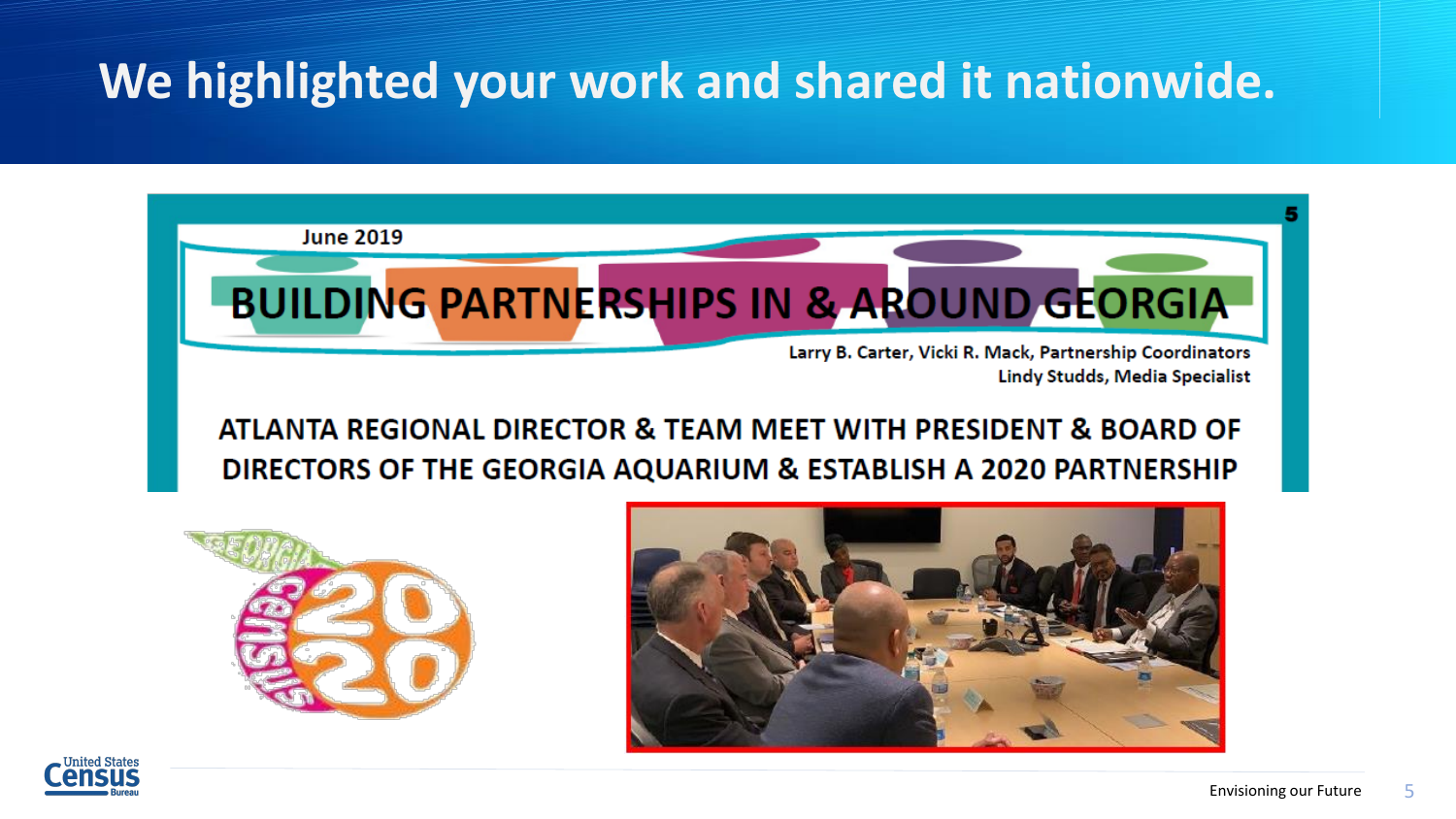#### **Thank You Certificate to…**





Program. We appreciate the efforts you made in making the Partnership Program a success and helping achieve a successful 2020 Census.

Dr. Steven D. Dillingham, Director<br>U.S. Census Bureau





 $\overline{\mathbb{N}}$ 

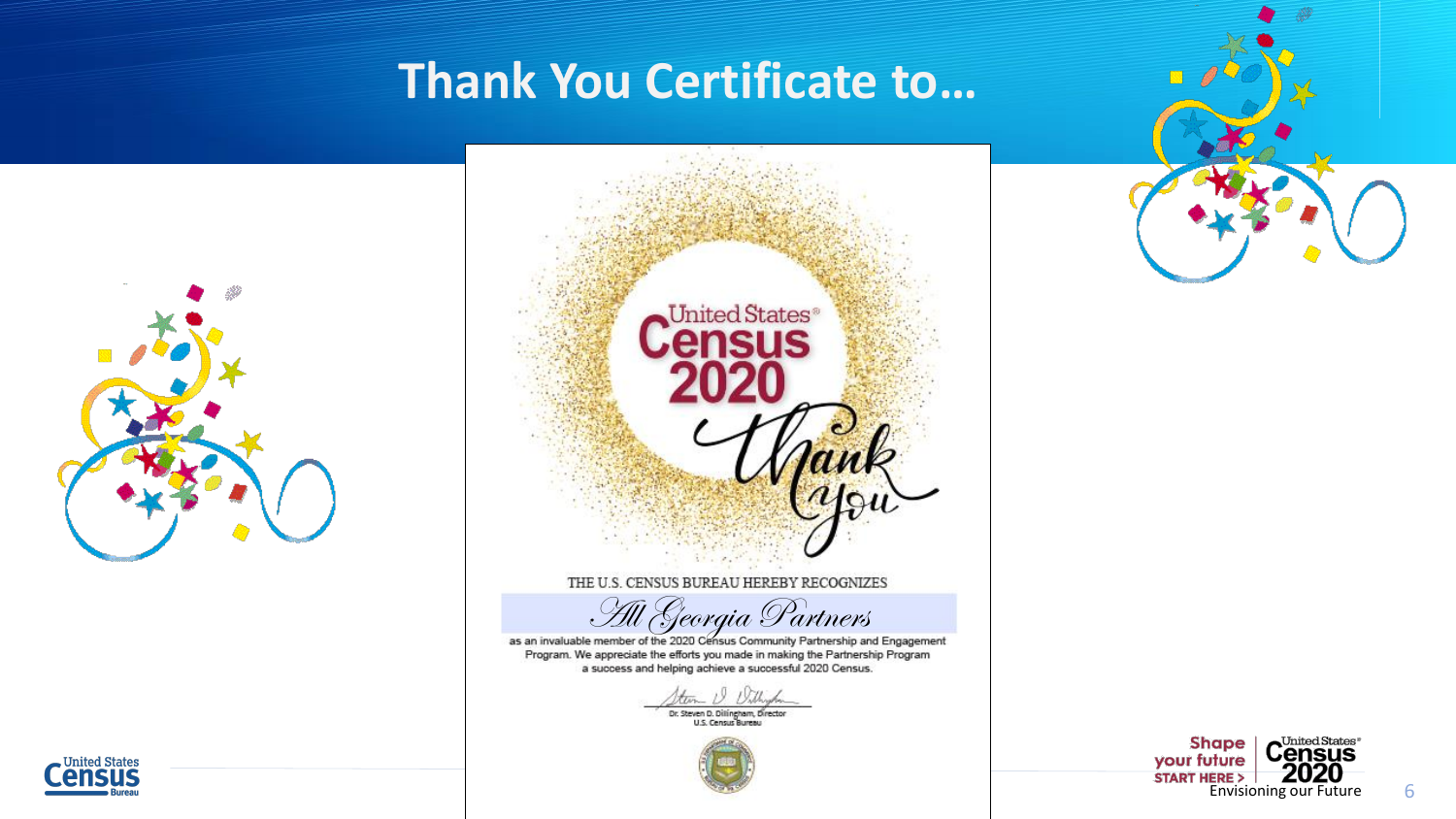#### **The 2020 Census is Over, What Comes Next?**

- **Census Surveys**
	- The "other nine years"
- **Statistics in Schools**
	- K-12 online materials for teachers, parents, and students

#### • **Data Summits**

• Webinar-based data workshops conducted by Census subject matter experts (SME) to train partners on census data products and how to extract census data





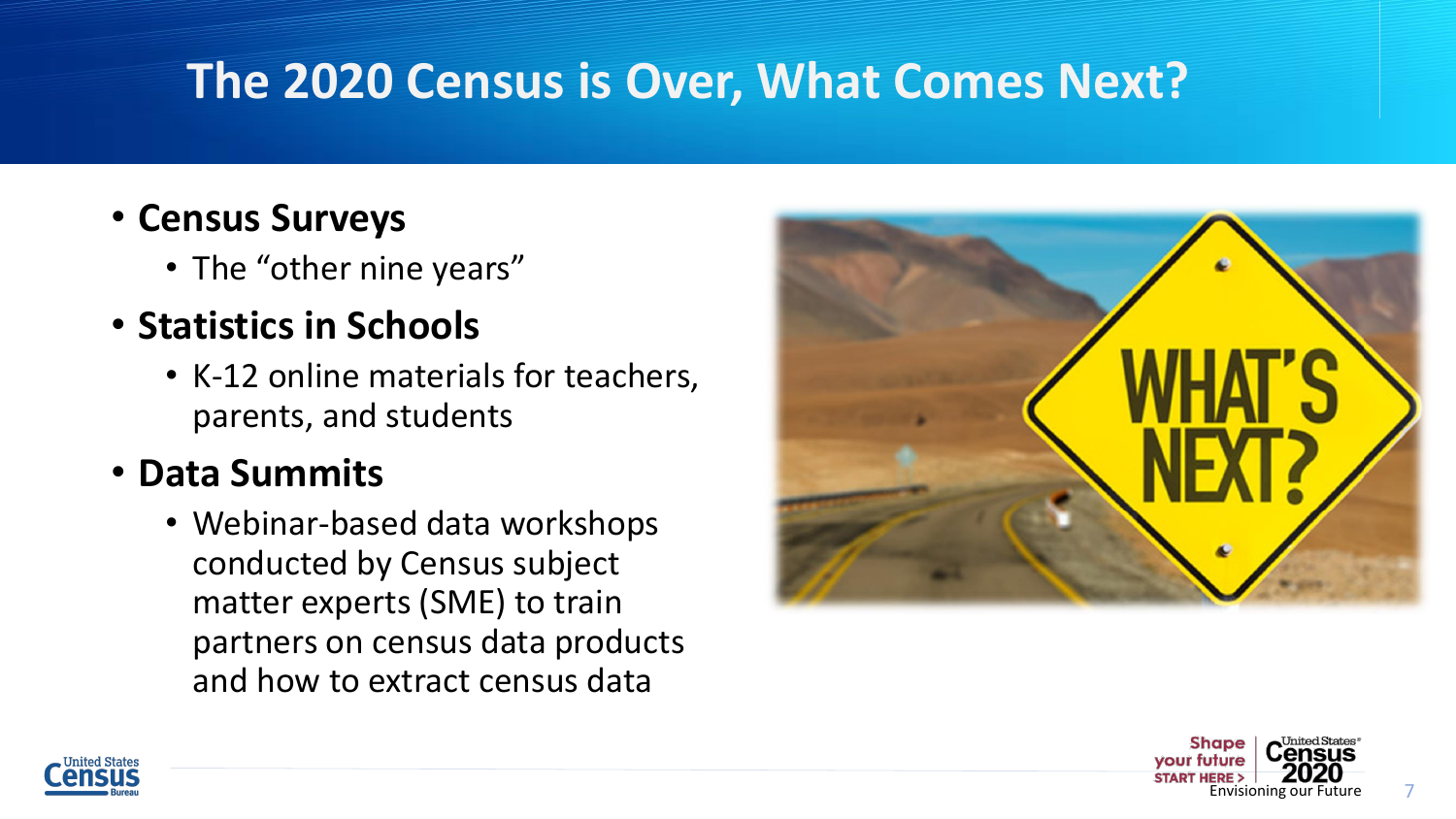

#### **The Other Nine Years: Census Surveys**

- Many Americans think the Census Bureau's mission is to conduct the once every 10-year census.
- However, the Census Bureau conducts surveys every month involving thousands of households and businesses across the country
- These surveys collect data on labor force participation, income, crime victimization, incarceration rates, and measures of health
- Other Federal agencies contract with the Census Bureau to collect the survey data

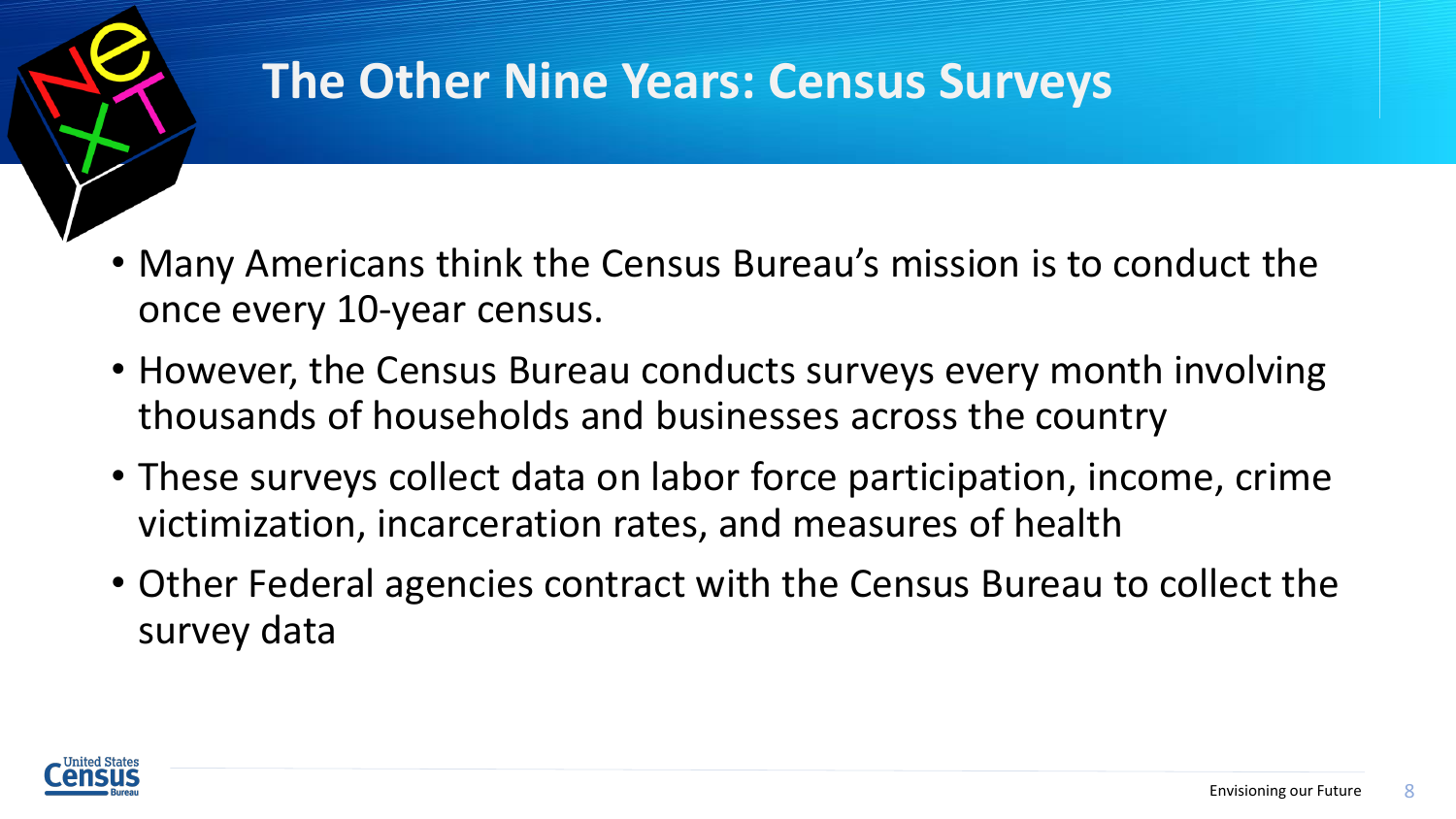

## **Current Surveys Being Conducted**

- **The American Community Survey (ACS)** Eliminated the need for a long form in the 2020 Census. Data is published annually. The best data for market research, grant writing, and emergency preparedness.
- **Consumer Expenditure Survey (CE)**  Collects information on the buying habits of American consumers. The Census Bureau collects this data for the U.S. Bureau of Labor Statistics
- **Current Population Survey (CPS)**  Collects up-to-date data figures on people who have jobs, those who want jobs and those who are not in the market for jobs. This survey is conducted for the U.S. Department of Labor

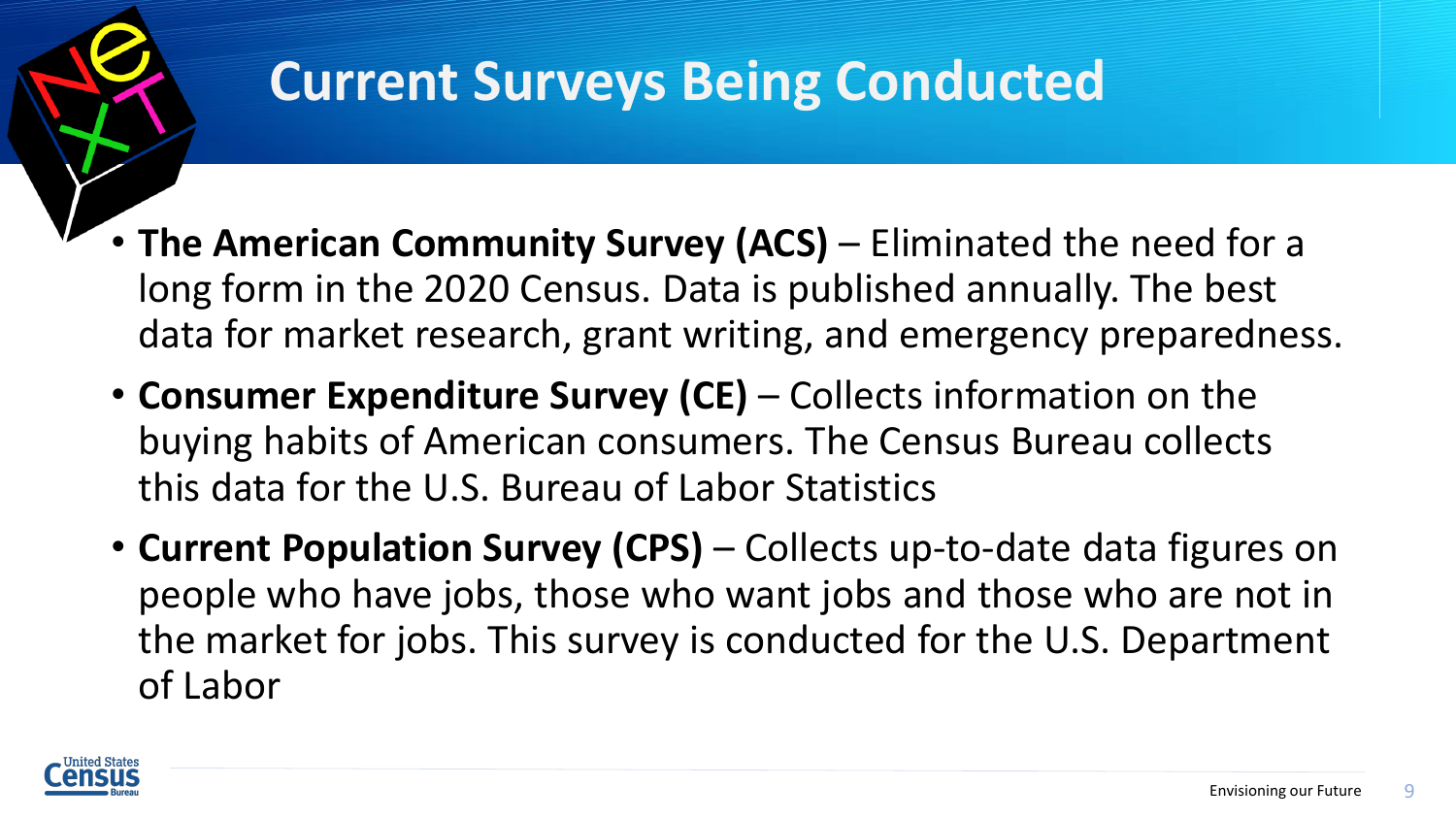## **Current Surveys Being Conducted (cont'd)**

- **National Crime Victimization Survey (NCVS)** This survey is used to assess the impact of crime on society, and it is the primary source of information on criminal victimization. This survey is conducted for the Bureau of Justice Statistics, which is part of the U.S. Department of **Justice**
- **National Health Interview Survey (HIS)** The principal source on the health of the civilian noninstitutionalized U.S. population. Conducted for the National Center for Health Statistics, which is part of the Centers for Disease Control and Prevention (CDC).
- **Survey of Income and Program Participation (SIPP)**  Collects information income received from a variety of sources and on other data related to government program participation and eligibility.

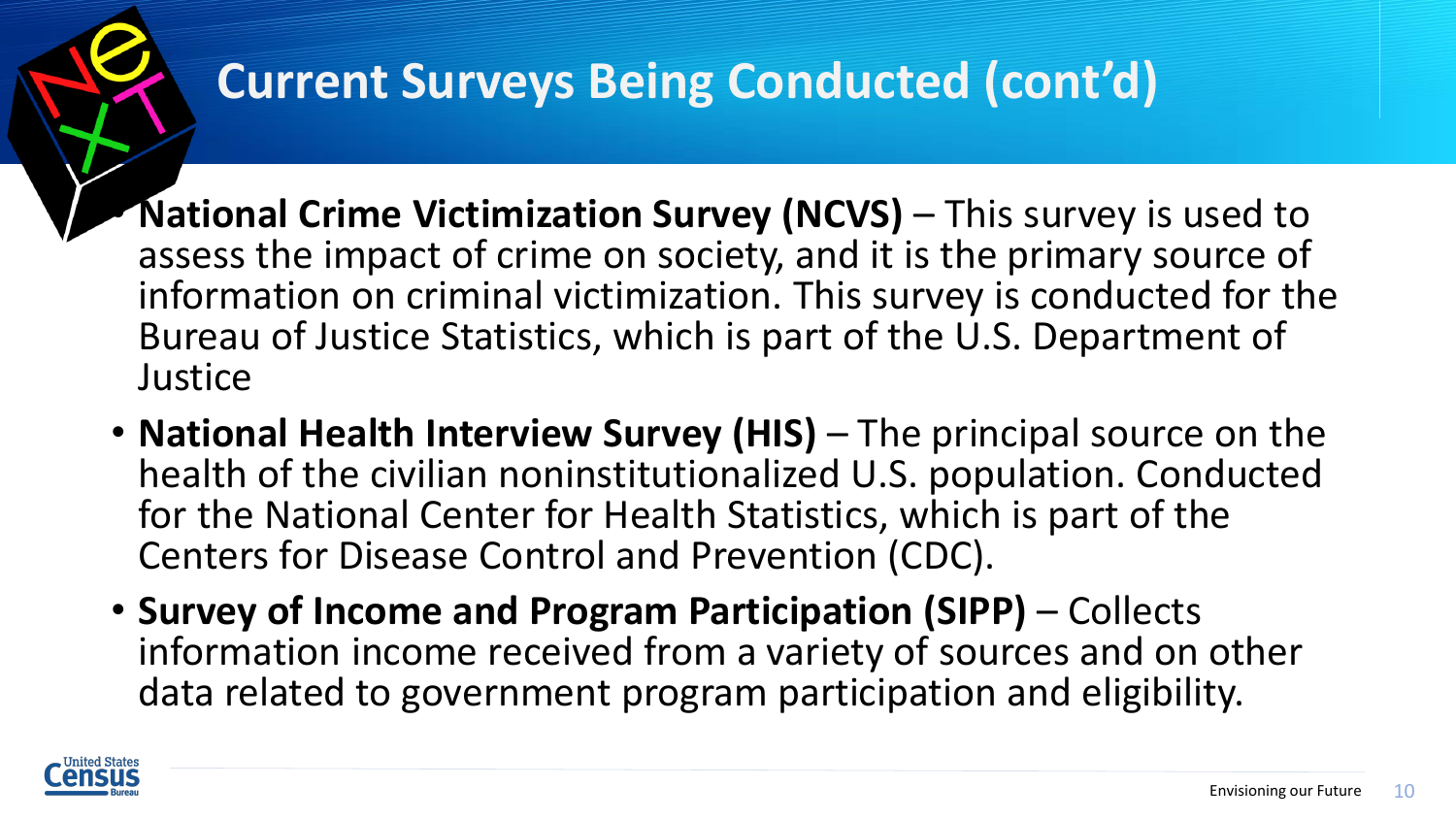

#### **Statistics In Schools (SIS)**

Statistics in Schools (SIS) brings school subjects to life using real-world Census Bureau statistics to create materials for use year after year for K-12 students. Resources and activities in social studies, math, English, geography, sociology and more.



**Teacher-designed.** Teachers helped create and review each activity to make sure it is valuable and engaging.



**Easy to use.** Materials are free, easily customized, and supportive of existing lesson plans.



**Valuable.** SIS enhances learning, boosts statistical literacy, and prepares students for a data-driven world.



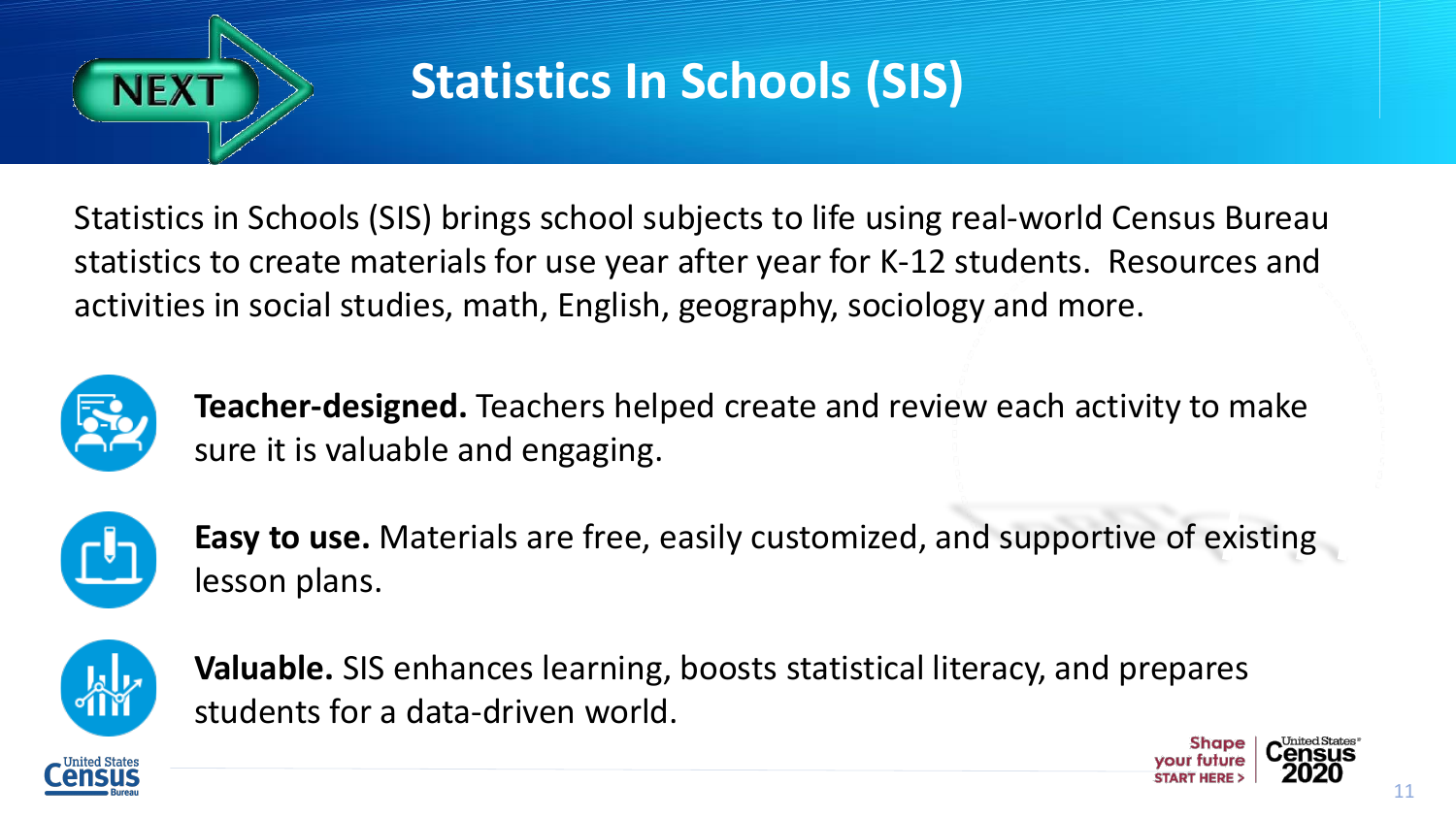

#### **Introducing the Statistics In Schools Ambassador Program**

- **Statistics in Schools Ambassador Program is a collaborative effort by the Census Bureau and educators**
- Who can be an Ambassador?
	- K-12th grade teachers
	- Librarians
- Ambassadors are encouraged to:
	- **Engage with professional networks on social media and through email to** promote the use of SIS resources and participate in select SIS virtual events.
	- Integrate SIS into existing classroom lessons over the next 10 years
	- For additional information, visit this site:
		- **<https://www.census.gov/programs-surveys/sis/activities/distance-learning.html>**



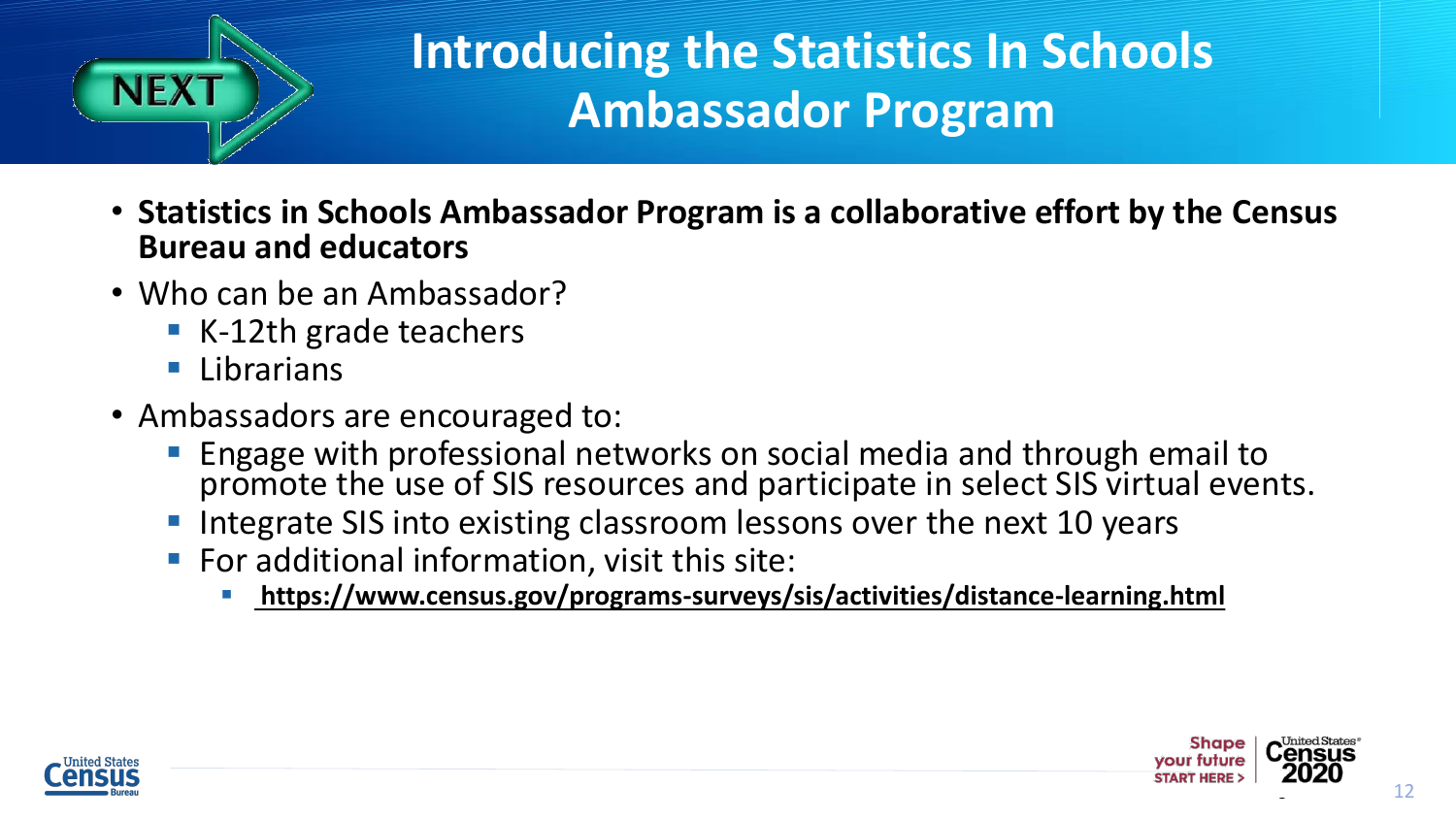

#### **Data Summits**

- A series of web-based data workshops to assist partners understand and access the vast amount of census data
- Data Summits are open to the public. However, partners can request a summit for their network, exclusively.
- Attendance maybe limited.
- Interested partners should put their contact information in the Chat Room. We will contact you with details.
- Also, we will consider dates that are convenient for you

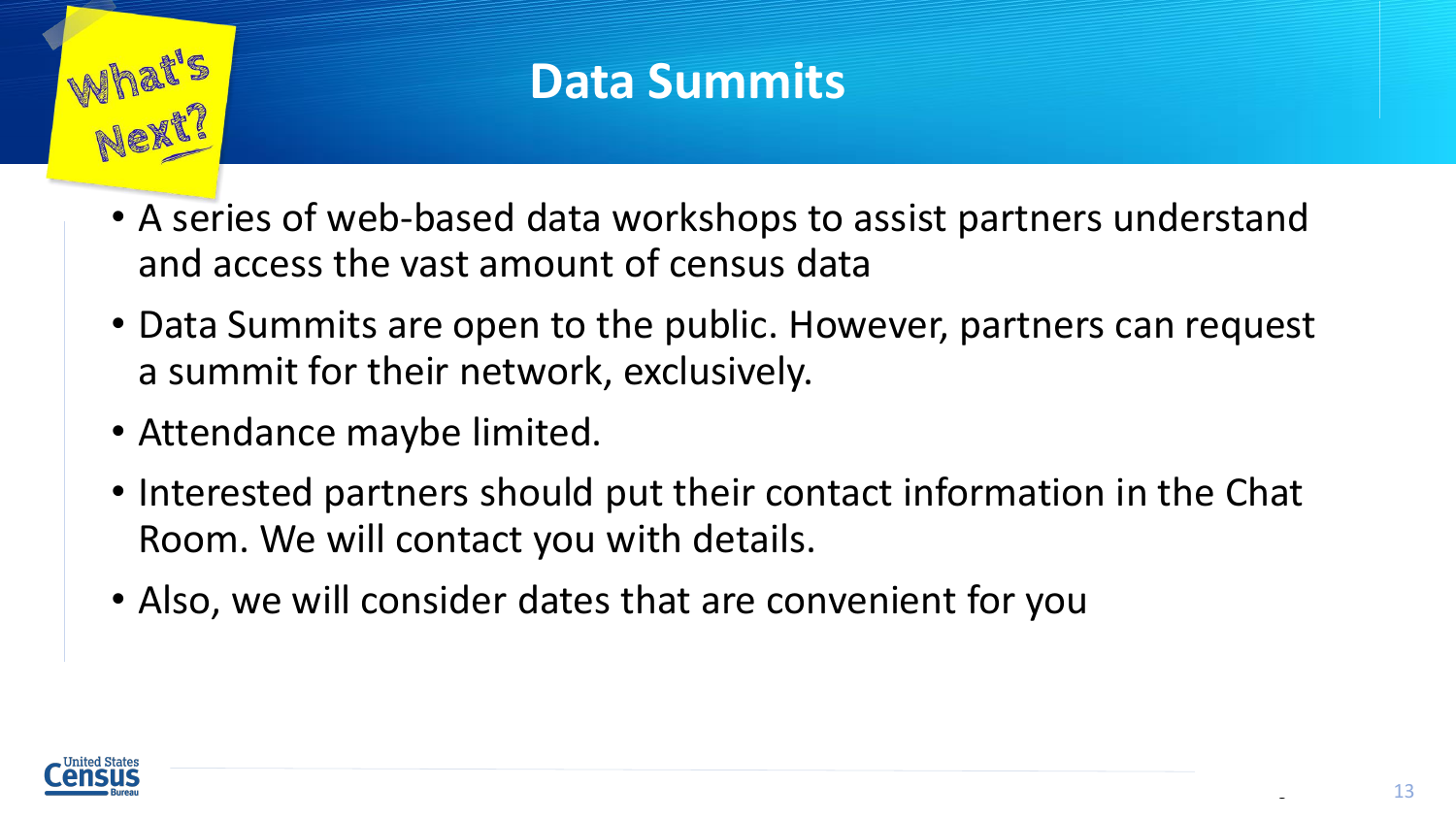

#### **Data Summits**

- *Census subject matter experts will cover census data from:*
	- **The American Community Survey**
		- Demographic data down to the zip code and census tract level
		- Grant writers & Non profit resources
	- **Economic Census**
		- Census Business Builder data tool
		- Creating a business plan
		- County business patterns
	- **Decennial Censuses and Population Estimates**
	- **AND, MUCH, MUCH MORE!**